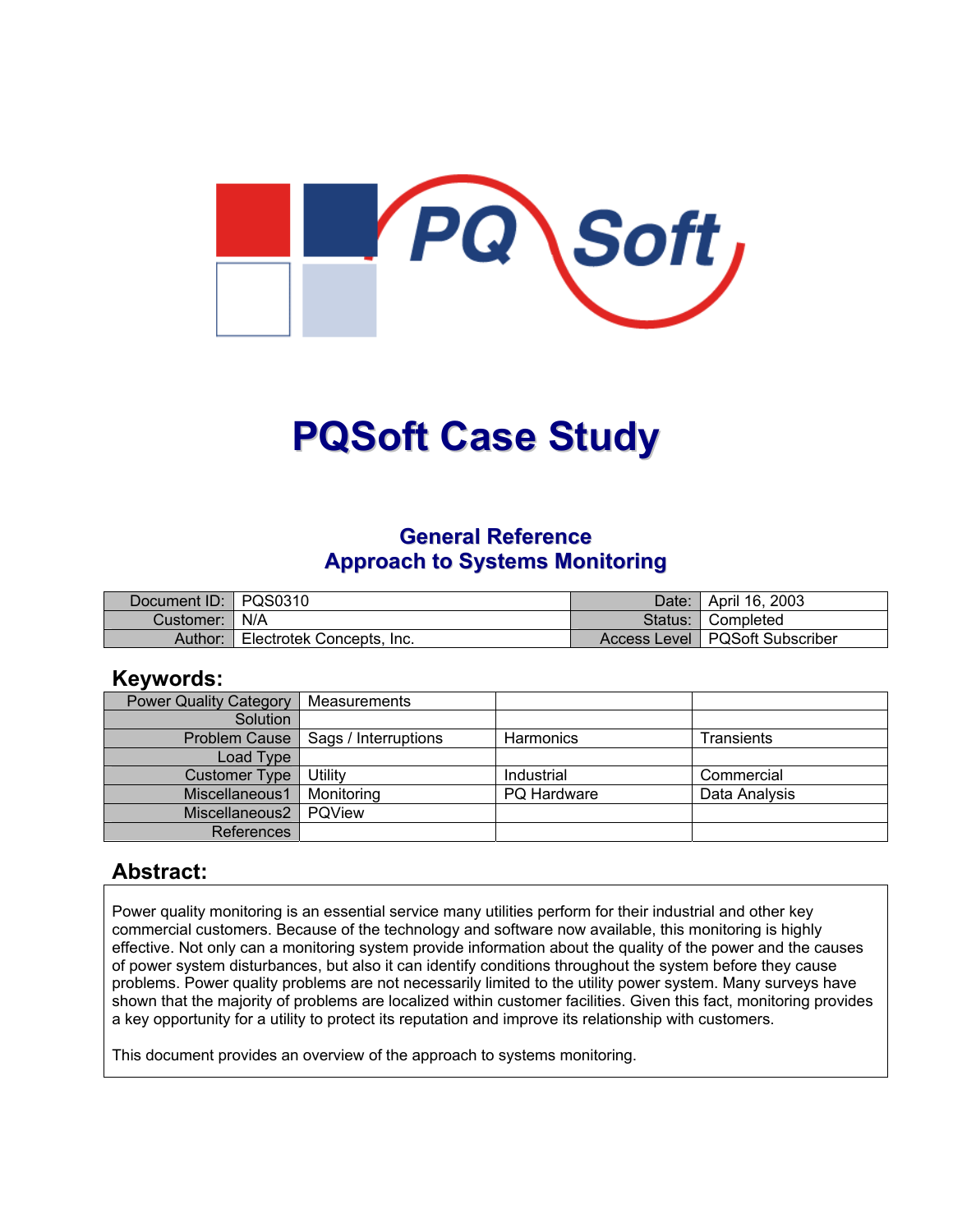# <span id="page-1-0"></span>**TABLE OF CONTENTS**

## **LIST OF FIGURES**

## **LIST OF TABLES**

|--|

## **RELATED STANDARDS**

IEEE Standard 1159 IEEE Standard 1346 IEEE Standard 1250 IEEE Standard 519

## **GLOSSARY AND ACRONYMS**

| <b>DFT</b>  | <b>Digital Fault Recorders</b>                    |  |
|-------------|---------------------------------------------------|--|
| <b>IEEE</b> | Institute of Electrical and Electronics Engineers |  |
| <b>PODA</b> | Power Quality Data Analyzer                       |  |
| <b>PODM</b> | Power Quality Data Manager                        |  |
| TDD.        | <b>Total Demand Distortion</b>                    |  |
| <b>UPS</b>  | Uninterruptible Power Supply                      |  |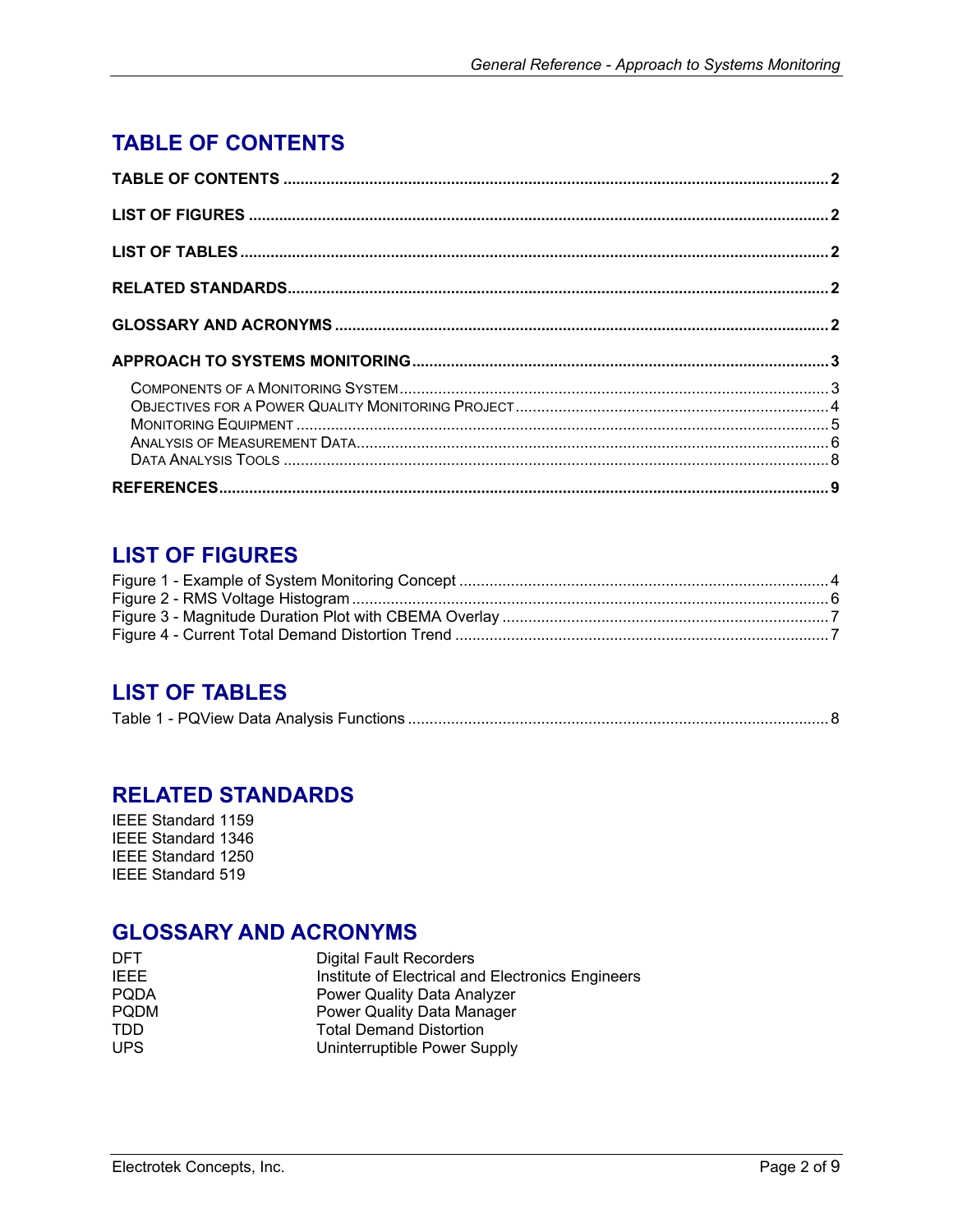# <span id="page-2-0"></span>**APPROACH TO SYSTEMS MONITORING**

Power quality monitoring is an essential service many utilities perform for their industrial and other key commercial customers. Because of the technology and software now available, this monitoring is highly effective. Not only can a monitoring system provide information about the quality of the power and the causes of power system disturbances, but also it can identify conditions throughout the system before they cause problems. Power quality problems are not necessarily limited to the utility power system. Many surveys have shown that the majority of problems are localized within customer facilities. Given this fact, monitoring provides a key opportunity for a utility to protect its reputation and improve its relationship with customers.

Monitoring system functions include extensive data processing capabilities, easily understood reporting, and universal sharing of information. These systems may be tailored to specific customer needs. The scope can vary from a few monitoring devices to several hundred. Information may be made available through the Internet or in-house via a company network. Reports can be customized to produce pertinent, vital information in a consistent format. Utility and/or customer requirements are the only limiting factor for a system's flexibility and scope.

An essential requirement for any monitoring system is easy access and analysis of a large volume of data. This involves the ability to generate automated reports and the ability to distribute the data to utility personnel or customers.

#### *Components of a Monitoring System*

Power quality monitoring systems are structured using basic hardware components. There is no limit to a system's size. Essential components (illustrated in [Figure 1\)](#page-3-1) for the monitoring system include

- − Power disturbance monitors
- Mass disk storage for data
- − Computer workstations
- − Computer for downloads
- Web or company Intranet server
- − Analysis software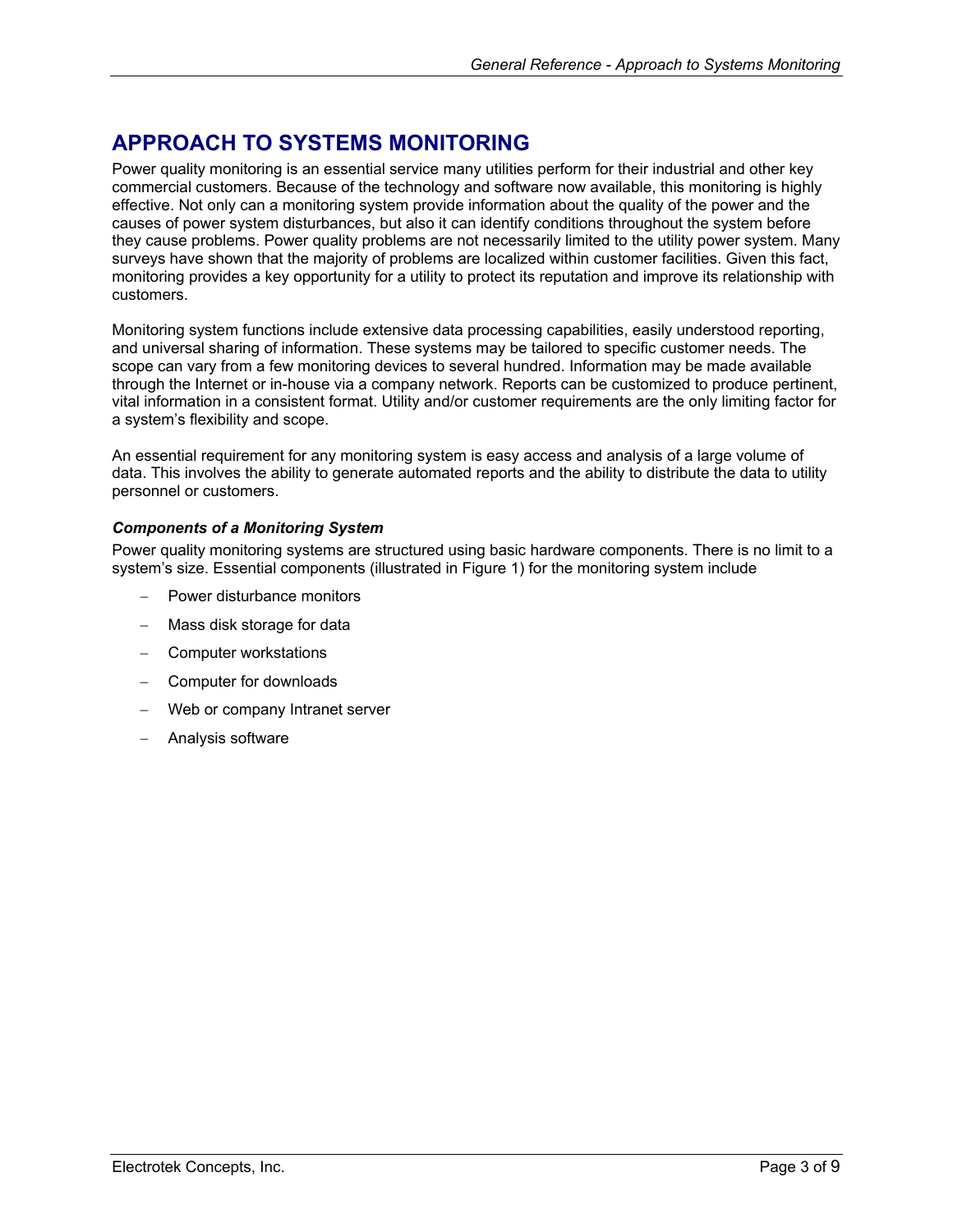<span id="page-3-1"></span><span id="page-3-0"></span>

**Figure 1 - Example of System Monitoring Concept** 

## *Objectives for a Power Quality Monitoring Project*

The objectives for a monitoring program determine the choice of measurement equipment and triggering thresholds, the methods for collecting data, the data storage and analysis requirements, and the overall level of effort required. Several general classifications for monitoring objectives include:

- **Monitoring to characterize system performance.** This is the most general requirement. A power producer may find this objective important if it has the need to understand its system performance and then be able to match that system performance with the needs of customers. System characterization is a proactive approach to power quality monitoring. By understanding the normal power quality performance of a system, a provider can quickly identify problems and can offer information to its customers to help them match their sensitive equipment's characteristics with realistic power quality characteristics.
- **Monitoring to characterize specific problems**. Many power quality service departments or plant managers solve problems by performing short-term monitoring at specific customers or at difficult loads. This is a reactive mode of power quality monitoring, but it frequently identifies the cause of equipment incompatibility that is the first step to a solution.
- **Monitoring as part of an enhanced power quality service.** Many power producers are currently considering additional services to offer customers. One of these services would be to offer differentiated levels of power quality to match the needs of specific customers. A provider and customer can together achieve this goal by modifying the power system or by installing equipment within the customer's premises. In either case, monitoring becomes essential to establish the benchmarks for the differentiated service and to verify that the utility achieves contracted levels of power quality.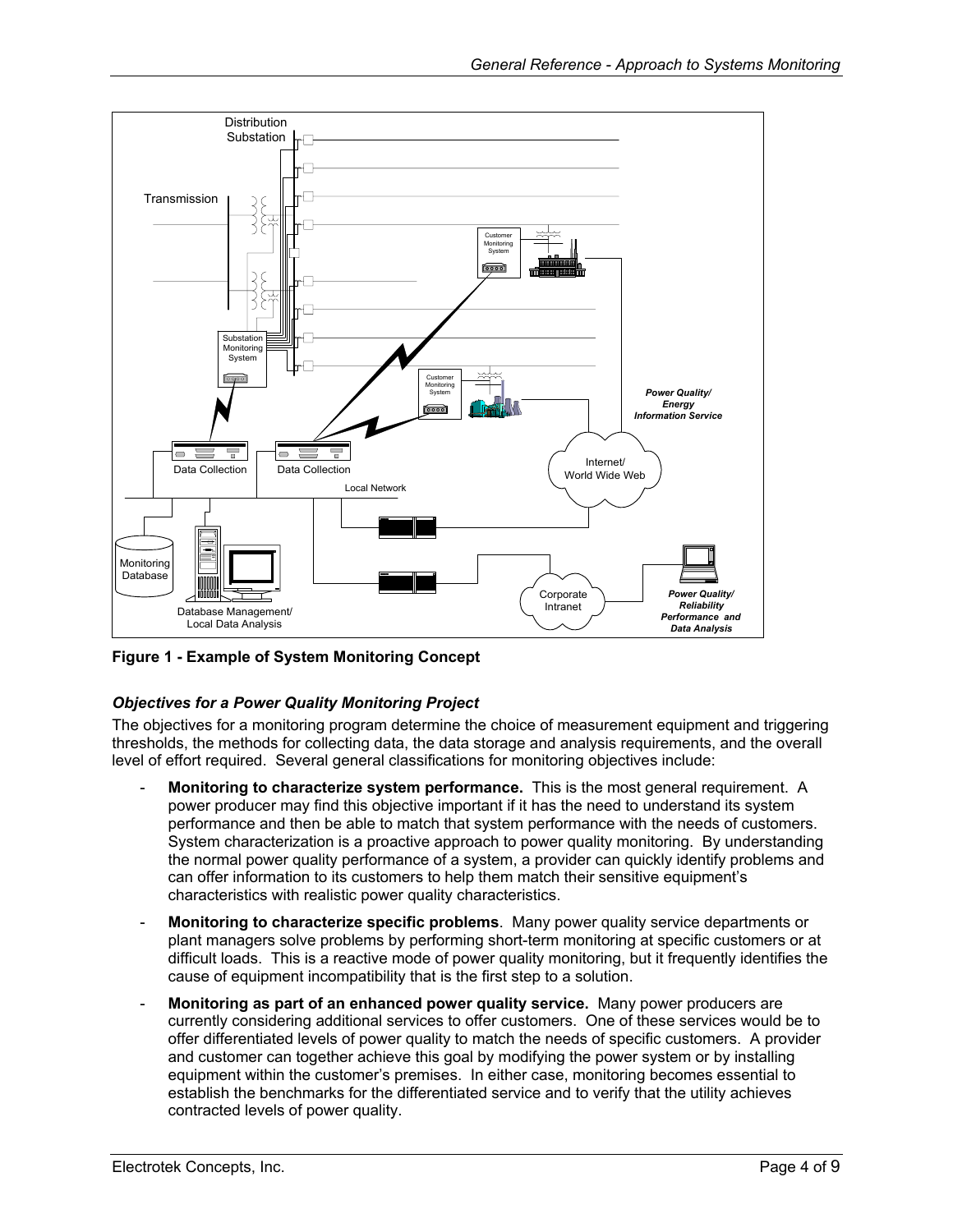<span id="page-4-0"></span>Power quality encompasses a wide variety of conditions on the power system. Important disturbances can vary in duration from very high frequency impulses caused by a lightning stroke, to long-term overvoltages caused by a regulator tap switching problem. The range of conditions that a power quality instrument must characterize creates problems both in terms of the monitoring equipment complexity and in the data collection requirements.

The methods of characterizing are important for the monitoring requirements. For instance, characterizing most transients requires high frequency sampling of the actual waveform. Characterization of voltage sags involves a plot of the rms voltage versus time. Outages can be defined just by a duration. Monitoring to characterize harmonic distortion levels and normal voltage variations requires steady-state sampling with trending of the results over time.

It may be prohibitively expensive to monitor all the different types of power quality variations at each location. The priorities for monitoring should be determined up front based on the objectives of the effort. Projects to benchmark system performance should involve a reasonably complete monitoring effort. Projects designed to evaluate compliance with IEEE Standard 519 for harmonic distortion levels may only require steady-state monitoring of harmonic levels. Other projects focused on specific industrial problems may only require monitoring of rms variations, such as voltage sags or momentary interruptions.

#### *Monitoring Equipment*

There are many different types of monitoring equipment that form part of a power quality monitoring project. Four basic categories of equipment are often utilized:

- **1. Digital Fault Recorders (DFR)**. These may already be in place at many substations. DFR manufacturers do not design the devices specifically for power quality monitoring. However, a DFR will typically trigger on fault events and record the voltage and current waveforms that characterize the event. This makes them valuable for characterizing rms disturbances, such as voltage sags, during power system faults. DFRs also offer periodic waveform capture for calculating harmonic distortion levels.
- **2. Voltage Recorders.** Power providers use a variety of voltage recorders to monitor steady-state voltage variations on distribution systems. These devices are becoming increasingly sophisticated and fully capable of characterizing momentary voltage sags and even harmonic distortion levels. Typically, the voltage recorder provides a trend that gives the maximum, minimum, and average voltage within specified sampling window (for example, 2 seconds). With this type of sampling, the recorder can characterize a voltage sag magnitude adequately. However, it will not provide the duration with a resolution less than two seconds.
- **3. In-Plant Power Monitors.** It is now common for monitoring systems in industrial facilities to have some power quality capabilities. These monitors, particularly those located at the service entrance, can be used as part of a utility monitoring program. Capabilities usually include waveshape capture for evaluation of harmonic distortion levels, voltage profiles for steady-state rms variations, and triggered waveshape captures for voltage sag conditions. It is not common for these instruments to have transient monitoring capabilities.
- **4. Special-Purpose Power Quality Monitors.** The monitoring instrument developed for the EPRI Distribution Power Quality (DPQ) Project was specifically designed to measure the full range of power quality variations. This instrument features monitoring of three-phases and current plus neutral. A 14-bit A/D board provides a sampling rate of 256 points per cycle for voltage, and 128 points per cycle for current. The high sampling rate allowed detection of voltage harmonics as high as the 100<sup>th</sup> in order and current harmonics as high as the  $50<sup>th</sup>$ . Most power quality instruments can record both triggered and sampled data. Triggering should be based upon rms thresholds for rms variations and on waveshape for transient variations. Simultaneous voltage and current monitoring with triggering of all channels during a disturbance is an important capability for these instruments. Power quality monitors have proved suitable for substation, feeder locations, and customer service entrance locations.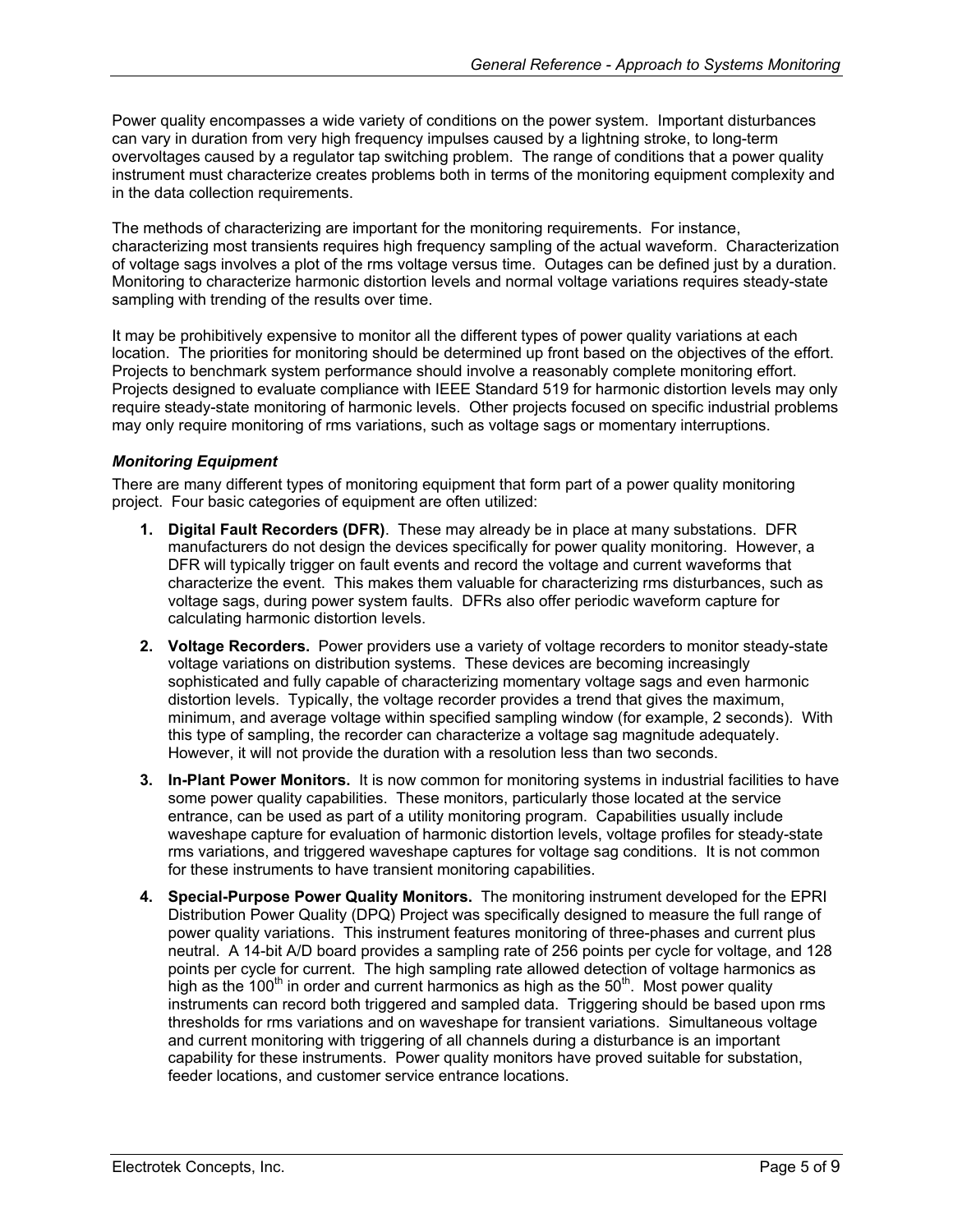#### <span id="page-5-0"></span>*Analysis of Measurement Data*

Analysis of power quality measurement data is an important component of the monitoring project. This section presents some basic methods of summarizing power quality phenomena, including:

- probability distributions
- correlations
- time trends

#### **Distributions**

Distributions can be illustrated as histograms of event incidence (frequency, relative frequency or cumulative frequency) versus time interval, event characteristic interval, or site descriptor interval. For example, [Figure](#page-5-1) 2 shows a distribution of steady-state rms voltage measurements. Each bar indicates frequency - the number of samples that possess the characteristic value indicated at the base of the bar. The line plots cumulative frequency, the percent of all samples with the characteristic value less than or equal to the value indicated on the x-axis.

<span id="page-5-1"></span>

**Figure 2 - RMS Voltage Histogram** 

#### **Correlations**

A correlation can be visualized graphically as a scatter plot of an event characteristic value or event incidence versus an event characteristic value or a site descriptor value. The most common correlation used for power quality data is the magnitude duration plot which shows voltage variations over a given time period. Events are plotted on a grid with the horizontal axis representing event duration, and the vertical axis representing the maximum (or minimum) rms level recorded during the event. The curves superimposed on the magnitude duration plot in [Figure 3](#page-6-1) indicate typical computer equipment voltage tolerance, as defined in ANSI/IEEE Standard 446.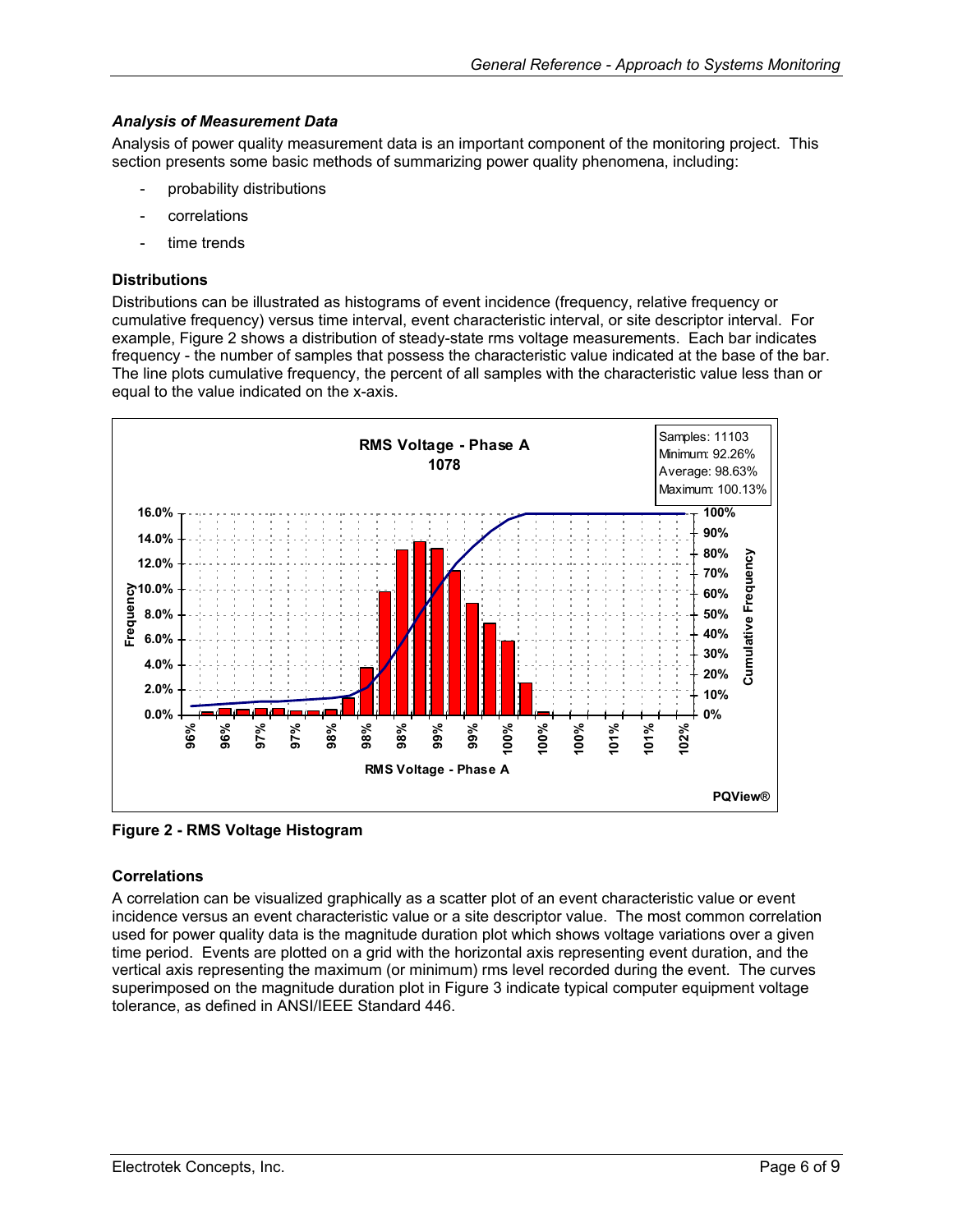<span id="page-6-1"></span><span id="page-6-0"></span>

**Figure 3 - Magnitude Duration Plot with CBEMA Overlay**

#### **Time Trends**

A time trend is a plot of an event characteristic versus time. For example, Figure 4 shows current TDD (total demand distortion) variation over several months at a single monitoring site.

<span id="page-6-2"></span>

**Figure 4 - Current Total Demand Distortion Trend**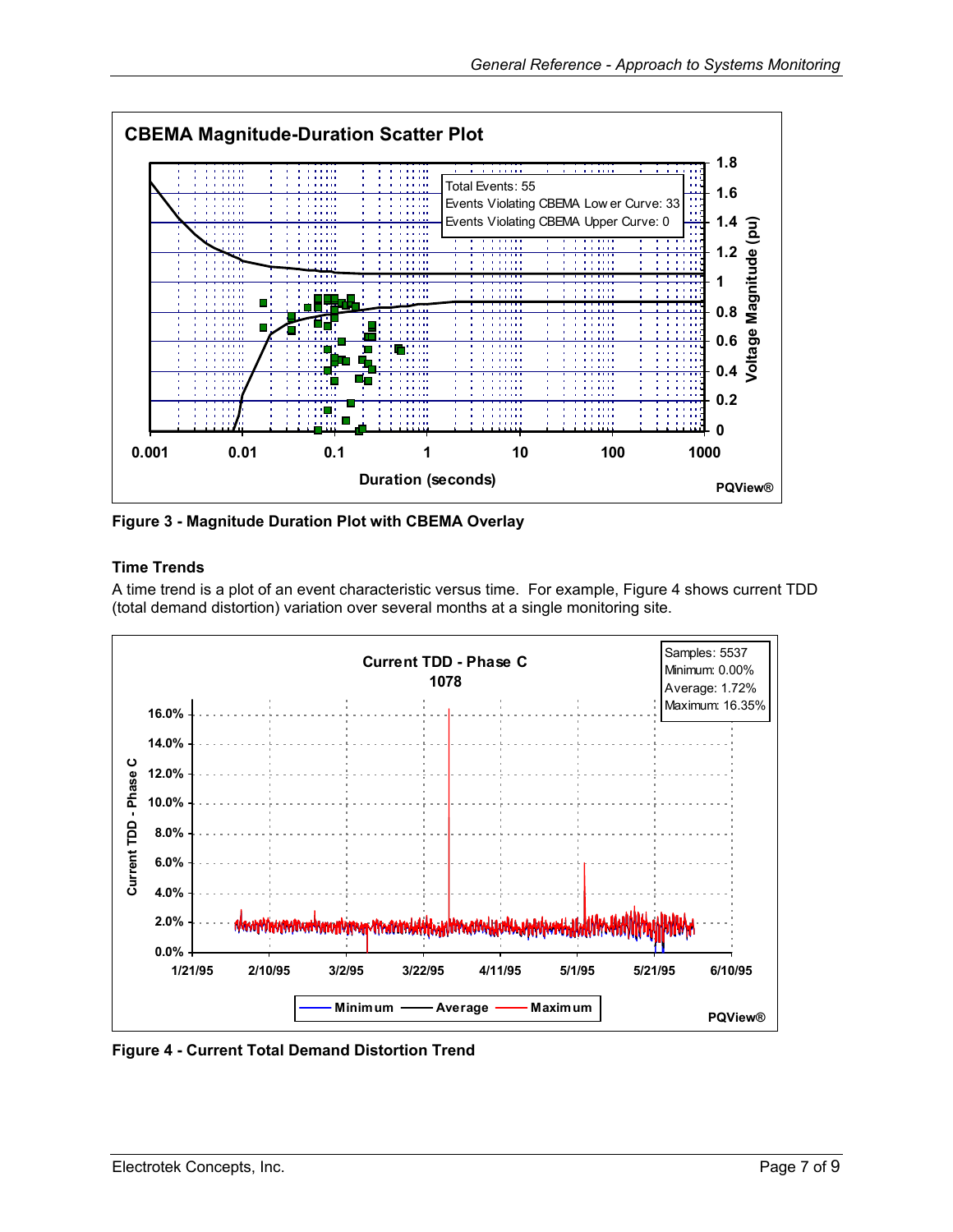#### <span id="page-7-0"></span>*Data Analysis Tools*

Most of the graphs illustrated on the previous pages were developed with computer analysis tools, such as spreadsheets, statistical programs, databases, and spreadsheets. A software package for statistical analysis of power quality measurement data was developed under the EPRI DPQ Project. The capabilities of this program, called PQView®, are summarized in [Table](#page-7-1) 1.

| Category          | <b>Summary Functions</b>                                   | <b>Correlation Functions</b>                      |
|-------------------|------------------------------------------------------------|---------------------------------------------------|
| All               | Probability histograms and cumulative<br>probability for:  | Incident rate vs. threshold<br>(except harmonics) |
|                   | one location                                               |                                                   |
|                   | a distribution system<br>$\overline{\phantom{0}}$          |                                                   |
|                   | a utility                                                  |                                                   |
|                   | a larger, specified sample                                 |                                                   |
| Harmonics         | Individual waveforms & spectra<br>$\overline{\phantom{0}}$ | THD and individual harmonic                       |
|                   | Power calculations                                         | magnitudes vs.:                                   |
|                   | Sequence components                                        | System voltage                                    |
|                   | Time trends<br>$\overline{\phantom{0}}$                    | System grounding<br>$\qquad \qquad -$             |
|                   | Impedance vs. frequency plots                              | Capacitor size & location                         |
|                   |                                                            | Capacitor grounding                               |
| <b>Transients</b> | Individual waveforms<br>$-$                                | Characteristics vs.:                              |
|                   | Incidence rate of excursions                               | Arrester protection                               |
|                   | beyond a user-specified threshold                          | Cause of transient<br>$\qquad \qquad -$           |
|                   |                                                            | Load level<br>$\overline{\phantom{0}}$            |
|                   |                                                            | Lightning level<br>$\qquad \qquad -$              |
|                   |                                                            | System type                                       |
|                   |                                                            | <b>Compensation levels</b>                        |
| Voltage           | Time trends<br>-                                           | Characteristics vs.:                              |
| Variations        | Incidence rate of excursions                               | Voltage regulation                                |
|                   | beyond a user-specified threshold                          | Reclosing practices<br>$\overline{\phantom{0}}$   |
|                   |                                                            | Load characteristics<br>$\overline{\phantom{0}}$  |
|                   |                                                            | Lightning level<br>$\equiv$                       |
|                   |                                                            | System type<br>$\qquad \qquad -$                  |
|                   |                                                            | Capacitor switching<br>$\overline{\phantom{0}}$   |
|                   |                                                            | Feeder length                                     |
| Interruptions     |                                                            | Characteristics vs.:                              |
|                   |                                                            | Reclosing practices                               |
|                   |                                                            | Lightning level<br>$\qquad \qquad -$              |
|                   |                                                            | System type                                       |
|                   |                                                            | Feeder length                                     |

<span id="page-7-1"></span>**Table 1 - PQView Data Analysis Functions**